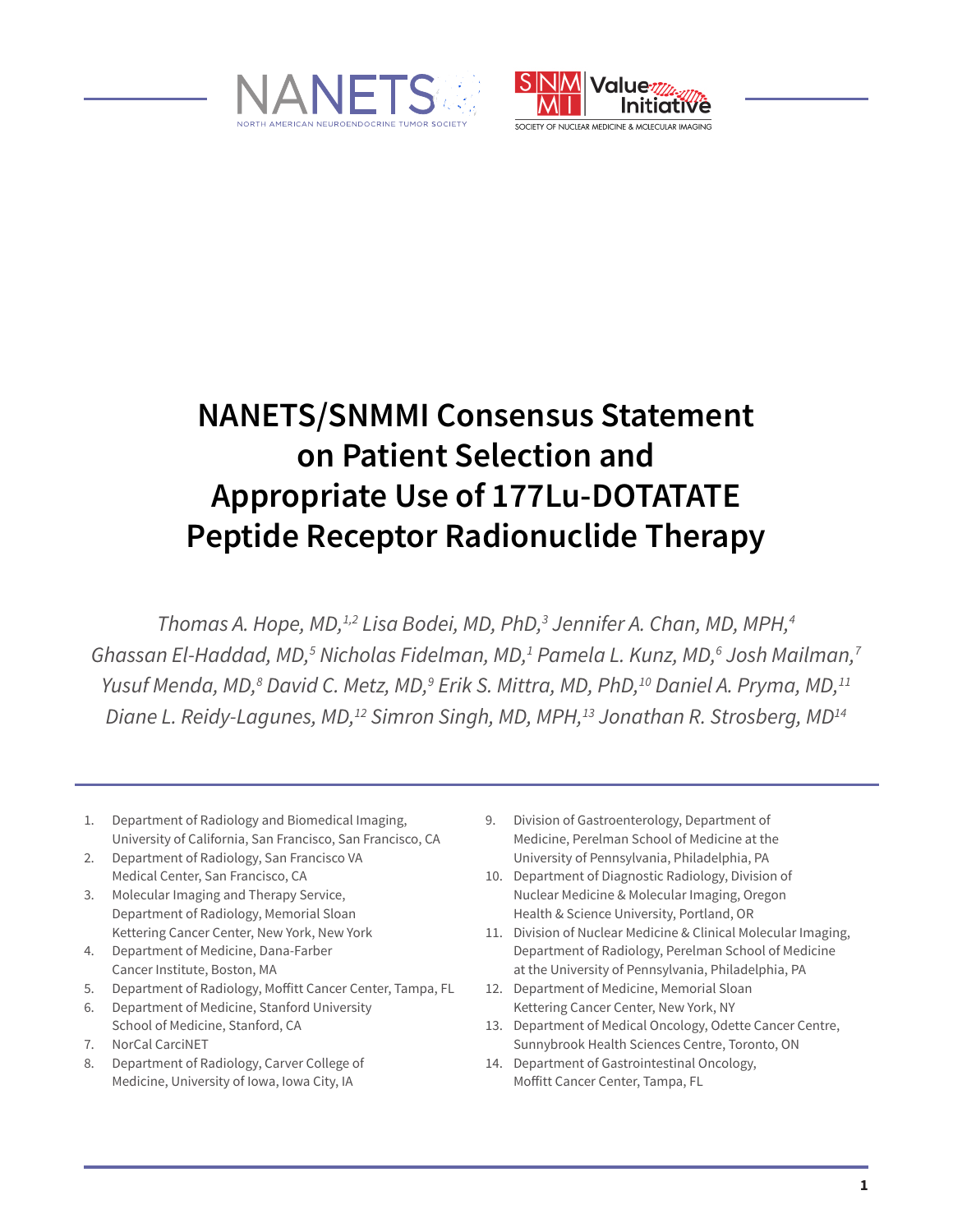## **Background**

With the growing use of <sup>177</sup>Lu-DOTATATE peptide receptor radionuclide therapy (PRRT), there are many unanswered questions regarding patient selection. In this document, we review the literature on the use of 177Lu-DOTATATE in neuroendocrine tumors (NETs) of different primary origin, discuss issues of controversy, and review potential contraindications to treatment.

The present consensus statement was developed collaboratively by NANETS and the SNMMI. The North American Neuroendocrine Tumor Society (NANETS) is a multidisciplinary professional society of neuroendocrine specialists in North America that was founded in 2005. NANETS mission is to improve neuroendocrine tumor disease management through increased research and educational opportunities. NANETS is committed to a multidisciplinary approach and consists of doctors and scientists involved in different specialties of NETs. The Society of Nuclear Medicine and Molecular Imaging (SNMMI) is an international scientific and professional organization founded in 1954 to promote the science, technology and practical application of nuclear medicine. In addition to publishing journals, newsletters, and books, the SNMMI also sponsors international meetings and workshops designed to increase the competencies of nuclear medicine practitioners and to promote new advances in the science of nuclear medicine.

## **Materials and methods**

#### *Systematic Review*

To inform the development of these guidelines, a systematic review of evidence was performed. We followed the Preferred Reporting Items for Systematic Reviews and Meta- Analysis (PRISMA) guidelines (1). A literature search of Pubmed and the CENTRAL database resulted in 1,195 potentially relevant articles using the following search string: ("peptide receptor radionuclide therapy" OR "radioisotope therapy" OR "radionuclide therapy" OR "radiolabeled therapy" OR Yttrium-90 OR 90Y OR Y-90 OR "(90)Y" OR "Y(90)" OR "(177)Lu" OR "Lu(177)" OR Lutetium-177 OR 177Lu OR Lu-177 OR PRRT) AND (neuroendocrine OR carcinoid OR paraganglioma OR pheochromocytoma OR neuroblastoma OR somatostatin). Papers that were excluded included those in non-NET patients, duplications, studies including Indium-111, nonoriginal articles, and those without reported outcomes (Figure 1). After a review of the abstracts and titles, 153 articles were determined to meet the criteria for inclusion in this review. Given the focus of this work, reports using 177Lu-DOTATATE were prioritized. Articles were then selected and grouped according to the primary site of tumor.

#### **Scoring of appropriateness**

In developing these guidelines, the workgroup members used the following definition of appropriateness to guide their considerations and group discussions: "The concept of appropriateness, as applied to health care, balances risk and benefit of a treatment, test, or procedure in the context of available resources for an individual patient with specific characteristics". The workgroup scored each scenario as "appropriate," "may be appropriate," or "rarely appropriate" on a scale from 1 to 9. Scores 7–9 indicate that the use of the procedure is appropriate for the specific scenario and is generally considered acceptable. Scores 4–6 indicate that the use of the procedure may be appropriate for the specific scenario. This implies that more research is needed to classify the scenario definitively. Scores 1–3 indicate that the use of the procedure is rarely appropriate for the specific scenario and generally is not considered acceptable.

## **Definition of somatostatin-receptor positivity**

<sup>177</sup>Lu-DOTATATE PRRT should only be used to treat somatostatin receptor (SSTR)-positive tumors. Typically, positivity is defined as intensity of uptake in sites of disease that exceeds the normal liver, a threshold that was originally defined for use with <sup>111</sup>In-pentetreotide planar scintigraphy. Nevertheless, the same threshold is often applied to <sup>68</sup>Ga-DOTATATE PET imaging despite the fact that the PET scan tends to overestimate uptake compared to scintigraphy (2). Although the FDA approval of 177Lu-DOTATATE limits its use to gastroenteropancreatic (GEP)- NETs, there are other indications where SSTR-PRRT may be beneficial. Consideration of the site of primary tumor is important in determining if a patient should be treated with PRRT. Below we discuss the evidence for the use of 177Lu-DOTATATE for the treatment of NET subtypes assuming that the disease is SSTRpositive on SSTR-PET or scintigraphy. SSTR-negative disease should not be treated using 177Lu-DOTATATE.

## **Evidence for use based on primary site** *Midgut NET*

The NETTER-1 study is the only randomized phase III clinical study offering high level evidence of efficacy with 177Lu-DOTATATE. This study was performed in midgut NETs and is discussed in more detail below. Additionally, numerous single-arm studies and clinical series provide additional data on risk and benefit, some in patients receiving only 177Lu-DOTATATE (3,4) and others with combinations of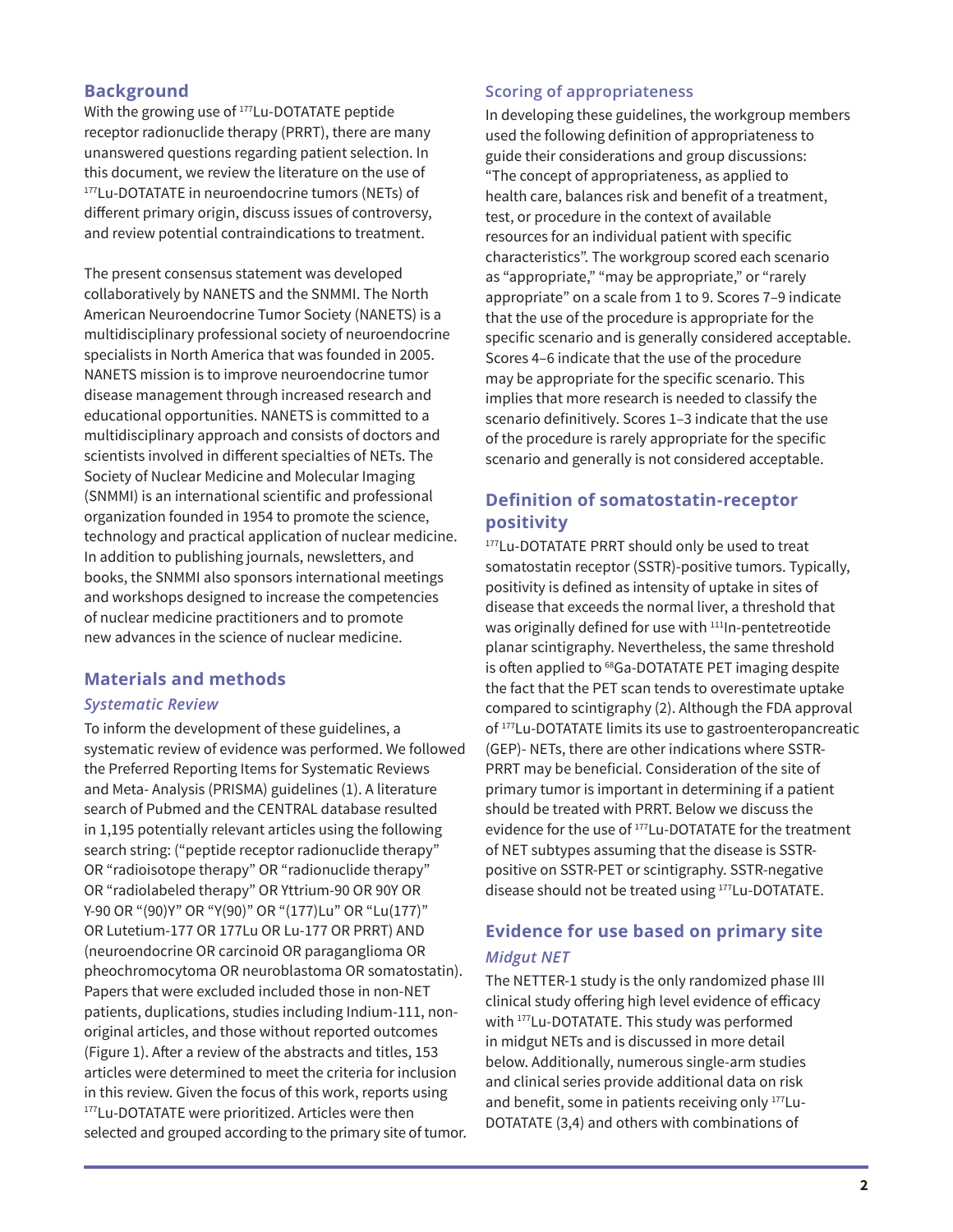#### <sup>177</sup>Lu-DOTATATE and 90Y-DOTATOC (5,6) (**Table 1**). *NETTER-1 Trial*

The NETTER-1 trial, a double-blind, randomized, controlled study of 177Lu-DOTATATE versus high dose octreotide, enrolled grade 1 or 2 midgut NET patients with metastatic or locally advanced progressive tumors during treatment with octreotide (7). Of note, patients had well- differentiated histology with a proliferative index (Ki-67) of 20% or less and positive uptake on SSTR-scintigraphy. The NETTER-1 trial demonstrated an improvement of progression-free survival (PFS) for <sup>177</sup>Lu-DOTATATE compared to the control arm (8.4 months) for the control arm vs not reached for 177Lu-DOTATATE; HR of 0.21 - 95% CI, 0.13-0.33). Objective response rate with 177Lu-DOTATATE was 18%, versus 3% with high dose octreotide. Preliminary analysis of overall survival (OS) demonstrated a hazard ratio of 0.4 (p=0.004) favoring 177Lu-DOTATATE; final OS is pending. Analysis of healthrelated quality of life demonstrated that 177Lu-DOTATATE significantly delayed decline in clinically relevant endpoints such as global health, physical functioning, role functioning, and in symptoms such as pain, fatigue and diarrhea (8). Overall, in patients with midgut NET, 177Lu-DOTATATE should be considered in SSTR-positive patients at time of progression after treatment with first line somatostatin analog therapy (Appropriateness Score 9).

## *Pancreatic NET*

Pancreatic NET (pNET) is the second most common site of origin for metastatic GEP-NETs, and a number of retrospective studies have reported results with 177Lu-DOTATATE in this population. Compared to midgut NETs, pNETs appear to have a slightly higher ORR which ranges from 45- 60%, although OS and PFS are consistent with or slightly shorter than seen with midgut (4-6,9,10) (**Table 1**). Outside of the NETTER-1 trial, there are two prospective studies in pNETs: the first is the IEO Phase 1-2 trial, which included 14 pNET patients and reported an overall response rate of 57% (8/14) (11), and the second is a study of 60 pNET patients with an overall response rate of 30% (18/60) (12). Based on registry data, the Food and Drug Administration (FDA) included pNET within the indication for 177Lu-DOTATATE, and PRRT should be considered for treatment of progressive pNET patients (Appropriateness Score 8).

#### *Bronchial NET*

Several papers have reported the use of PRRT in pulmonary neuroendocrine tumors, treated with both 90Y-DOTATOC and 177Lu-DOTATATE (**Table 1**). Overall response rates ranged from 13- 30%, while progression free survival ranged from 19-28 months and overall survival ranged from 32-59 months. Bronchial NETs are categorized into two groups, typical and atypical carcinoid tumors, which are considered distinct from the more aggressive large-cell and small- cell neuroendocrine carcinoma. Not unexpectedly, typical bronchial carcinoids appear to be more responsive to PRRT, although the majority of papers do not distinguish response rates between the subsets. One issue concerning bronchial NETs is the relatively small percentage of tumors which express sufficient somatostatin receptors to be candidates for therapy, although in one recent manuscript, 76% of 143 bronchial NETs were positive on somatostatin receptor scintigraphy (13). Although the literature is not definitive, there appear to be significantly higher levels of SSTR expression in typical bronchial carcinoids compared to atypical carcinoids (14). In patients with SSTR-positive tumors, 177Lu-DOTATATE therapy can be considered as a potential therapeutic option after progression on everolimus (Appropriateness Score 7).

Treatment with 177Lu-DOTATATE prior to everolimus is considered less appropriate (Appropriateness Score 6).

#### *Tumors of Unknown Primary*

Tumors of unknown primary are becoming less common since the introduction of SSTR-PET. To date, there are no studies performed only in patients with tumors of unknown primaries, although a number of studies report results for a subset of patients with unknown primaries (**Table 1**). Efficacy seems to be comparable to what is reported with a known gastrointestinal or pancreatic primary. Therefore, decisions to treat with PRRT in unknown primaries should mirror those in patients with GEP-NETs and 177Lu-DOTATATE therapy should be considered in patients who progress despite treatment with first-line somatostatin analog therapy (Appropriateness Score 8).

#### *Paraganglioma / Pheochromocytoma*

Paraganglioma and pheochromocytoma (para/pheo) constitute a heterogeneous group of tumors with varying underlying genomic variations and variable SSTR expression. SDHB- associated subtype has been well evaluated and has a high expression of SSTRs (15). There are several small single-center retrospective studies evaluating PRRT in para/pheo (some in the context of larger series including other neuroendocrine tumors) that demonstrate ORR ranging from 7-29% (16,17), with the highest reported response rate from a manuscript that described a combination of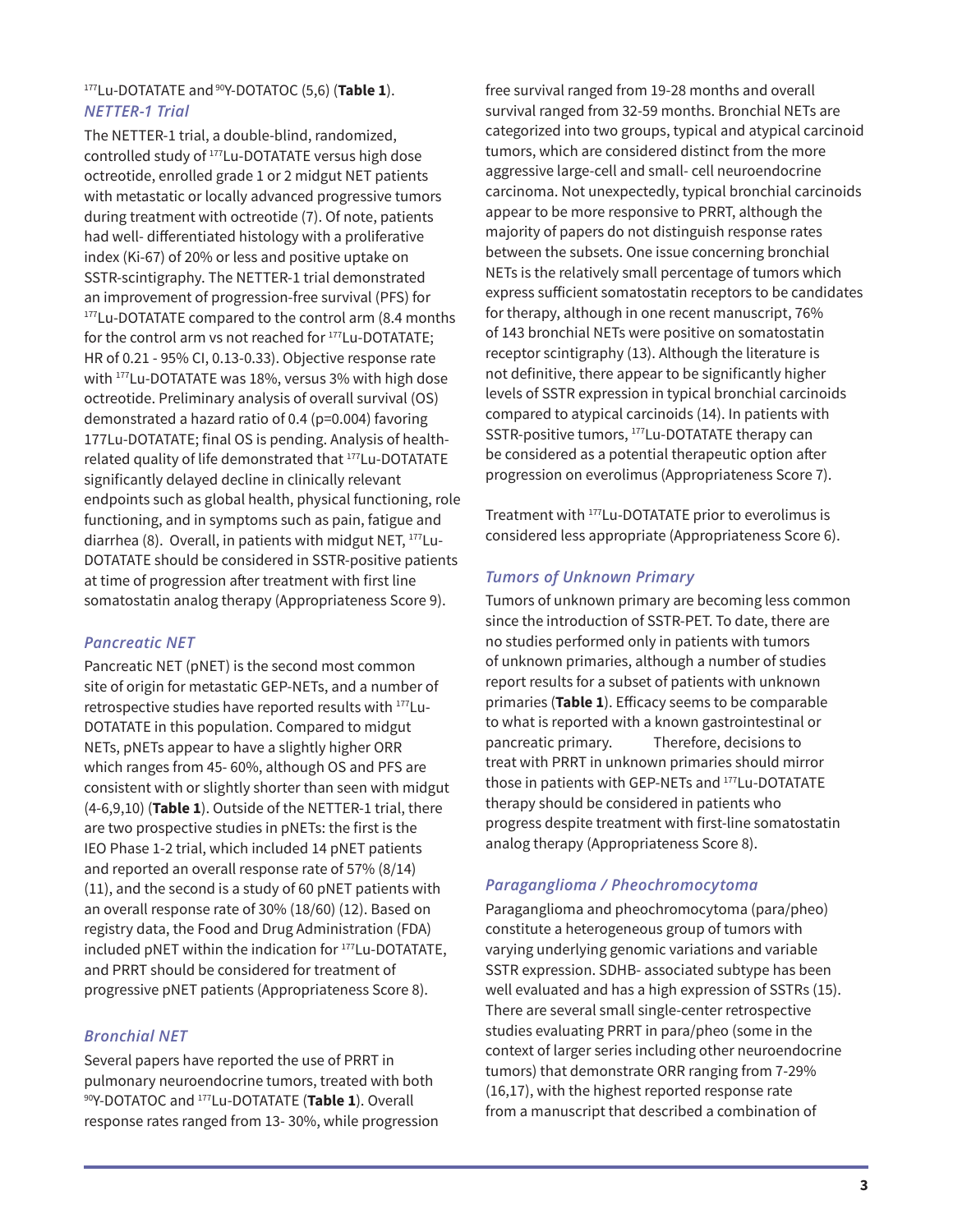chemotherapy and PRRT (18) (**Table 1**). Currently there is an ongoing prospective clinical trial evaluating the efficacy of <sup>177</sup>Lu-DOTATATE in patients with advanced para/pheo (NCT03206060). It should be noted that 131I-iobenguane (MIBG) was approved by the Food and Drug Administration for the treatment of MIBGpositive para/pheo (19). While <sup>177</sup>Lu-DOTATATE may be promising in this disease, treatment at this time should be limited to patients whose tumors are MIBG-negative (Appropriateness Score 7). Treatment of MIBG- positive patients with 177Lu-DOTATATE in place of therapeutic 131I-iobenguane is considered less appropriate (Appropriateness Score 6).

#### **Special circumstances**

#### *Renal insufficiency*

To inform the development of these guidelines, a Clinical experience and trial evidence accumulated over the past two decades have demonstrated that PRRT with 177Lu-DOTATATE is generally well-tolerated. Chronic and permanent toxicity affecting the kidneys is rare if necessary precautions and attention to specific risk factors are undertaken. Renal irradiation, and consequently the risk of toxicity, is significantly decreased when positively charged amino acids, such as lysine and arginine, are co- infused with the treatment, due to the competitive inhibition of reabsorption at the proximal tubule. Examining the outcomes of more than 2,500 patients (20-27), it is apparent that PRRT with  $90Y$ -peptides is associated with a significant risk for reduction of renal function. In subjects treated with 177Lu-DOTATATE, the incidence of severe, end-stage renal damage is very rare, with only sporadic cases reported in the literature (23,26), mainly in patients with compromised renal function at baseline. Indeed, the NETTER-1 study demonstrated no evidence of clinically significant worsening of renal dysfunction among 11 patients with baseline mild renal dysfunction (GFR 50-59) and 13 patients with moderate renal dysfunction (GFR<50) treated on the 177Lu-DOTATATE arm of the study (28).

Severe renal dysfunction has generally been considered a contraindication to treatment with 177Lu-DOTATATE. Many institutional series have required a minimum glomerularfiltration rate (GFR) of 50 cc/hour. Based on available data, we do not consider a GFR <50 to be a contraindication to 177Lu-DOTATATE use. For patients with severe baseline renal dysfunction defined as GFR <30, <sup>177</sup>Lu-DOTATATE should be used only in exceptional circumstances. Of note, hydronephrosis represents a particular concern as it impairs renal excretion and increases exposure to

radiation. As much as possible, hydronephrosis should be corrected prior to initiation of <sup>177</sup>Lu-DOTATATE treatment. Patients on dialysis may be treated with <sup>177</sup>Lu-DOTATATE but, as with other radiopharmaceutical therapies, this should be done very carefully, with consideration for dose reduction and dosimetry.

#### *Prior chemotherapy*

It is still unclear whether prior cytotoxic chemotherapy increases risk of myelodysplatic syndrome (MDS) or acute leukemia (AL) associated with <sup>177</sup>Lu-DOTATATE. In one small series of 20 patients treated with an alkylating agent (primarily streptozocin) and subsequently treated with 177Lu-DOTATATE, 4 cases of MDS/AL were observed (29). Compared to typical patients treated with PRRT in the same institution (4), these 20 patients had more cycles of chemotherapy, more cycles of alkylating agents, had experienced more frequent early highgrade hematotoxicity, and tended to more frequently have bone metastases. Conversely, the largest series of patients treated with <sup>90</sup>Y- and/or <sup>177</sup>Lu-peptides, identified an incidence of 2.3% for MDS and 1.8% for leukemia (of which 75% evolved from MDS), with a median latency from exposure of 4.4 years (26). In these patients, only 29% of MDS and 22% of leukemia could be correlated to prior chemotherapy. Therefore, it remains uncertain whether prior chemotherapy, and temozolomide-based treatment in particular, is associated with increased risk of MDS/AL after <sup>177</sup>Lu-DOTATATE therapy or not.

#### *Mesenteric and peritoneal disease*

In certain clinical circumstances, we recommend caution prior to consideration of 177Lu-DOTATATE. Mesenteric tumors are often characterized by substantial surrounding desmoplasia. There are theoretical concerns that radiation may exacerbate the desmoplatic process, thus leading to increase in symptoms. Similar theoretical concerns pertain to patients with extensive peritoneal carcinomatosis in whom radiation may lead to bowel obstruction. Certain centers prescribe short courses of prophylactic steroids (e.g. 1-2 weeks) starting immediately after each dose of 177Lu-DOTATATE.

#### *High-grade disease*

177Lu-DOTATATE has been studied almost exclusively in patients with low or intermediate-grade neuroendocrine neoplasms (NENs). Consequently, there is limited evidence to support the use of 177Lu-DOTATATE in grade 3 disease (30-32). Several studies demonstrate that very high proliferative indexes (ie Ki-67 > 35-55%) are associated with inferior outcomes. Zhang, et al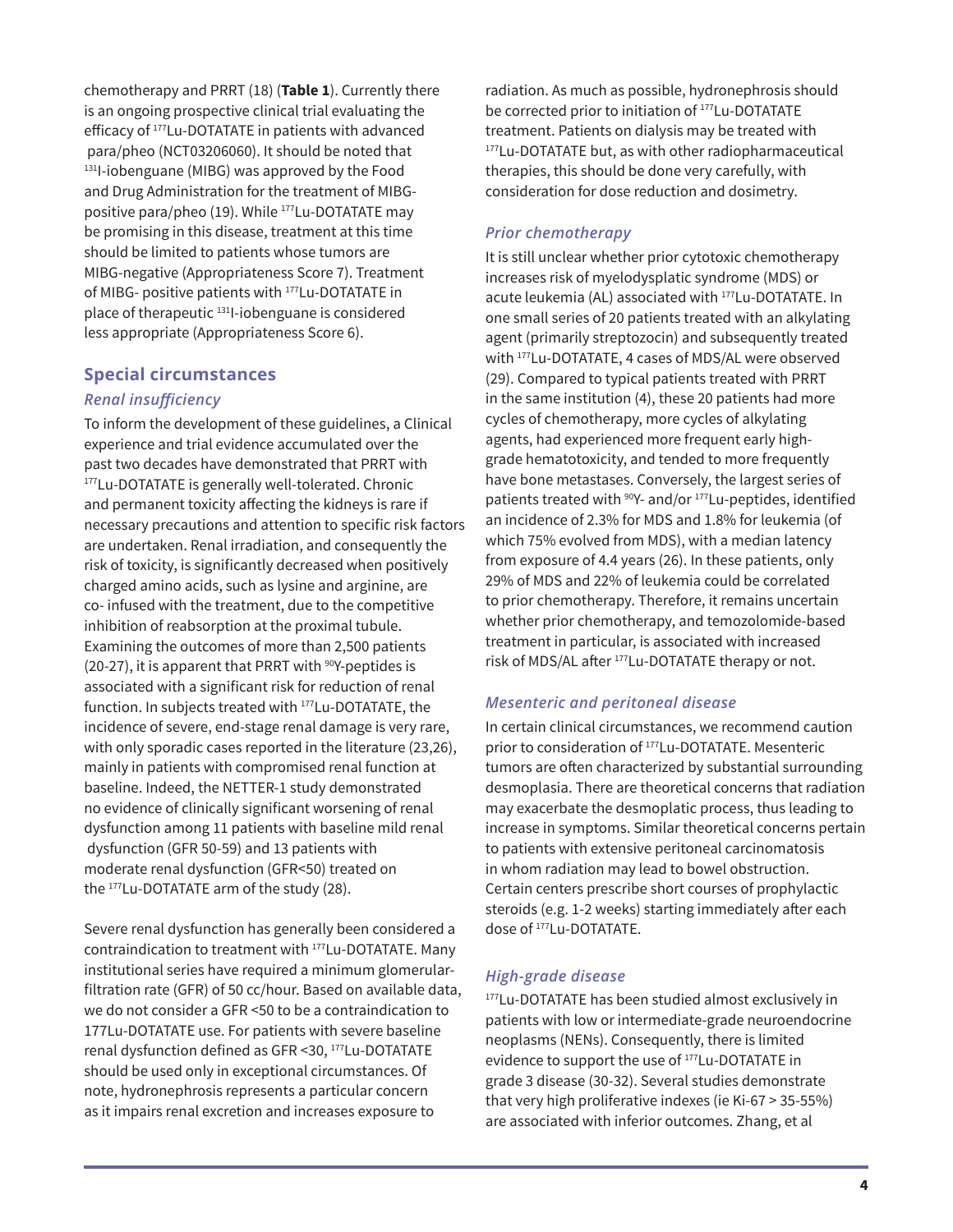reported the largest retrospective study to date of 69 patients with SSTR-expressing G3 NENs with a Ki-67 > 20% who received PRRT (33). The median PFS was 9.6 months and median OS was 19.9 months. Notably, patients with Ki-67 > 55% had the shortest survival (PFS 4 months, OS 7 months). Due to the potential heterogeneity of disease in this patient population, confirmation of SSTR expression across all metastases is essential. Additional imaging with 18F- FDG PET may also be of use to fully characterize all sites of disease.

## *Pediatric patients*

Neuroendocrine tumors (NETs) are rare in pediatric patients (34). In addition to NETs, PRRT may be useful in neuroblastoma and paraganglioma/pheochromocytoma, particularly if 131I- MIBG therapy is not an option or if patients have progressed after MIBG therapy. However, there are limited data on PRRT in children. The largest study to date evaluated <sup>90</sup>Y-DOTATOC in 17 patients with various NETs and demonstrated minimal or partial response in 41% of patients. (35). Two smaller studies which included a total of 10 patients demonstrated efficacy, but also demonstrated marrow toxicity in those patients previously treated with MIBG (36,37). In patients with neuroblastoma, it is not clear whether <sup>177</sup>Lu-DOTATATE should be used given the extensive experience with MIBG. Overall, PRRT appears promising in pediatric patients with NETs and neuroblastoma, although at this time 177Lu-DOTATATE use should be limited to tumors that are negative on MIBG imaging.

## **Timing of treatment**

In nearly all cases described in the literature, patients treated with 177Lu-DOTATATE had already progressed on a first-line SSA. While progression is typically defined radiographically, select patients may be treated based on symptomatic progression. Due to the long-term safety and efficacy of SSAs, first-line treatment with <sup>177</sup>Lu-DOTATATE is generally not appropriate. Certain exceptions to this rule include patients with very high tumor burden where any further growth would entail significant risk. The decision to treat with 177Lu-DOTATATE, in the second-line or beyond, needs to be considered in the context of the larger systemic treatment landscape.

For patients with typical, hormone-secreting midgut NETs, systemic treatment options beyond first-line SSA are limited. In this population, the RADIANT-2 study compared everolimus combined with octreotide to placebo plus octreotide, and did not demonstrate a significant improvement in PFS (38). Therefore, 177Lu-DOTATATE should be considered the 2nd-line systemic treatment of

choice for most patients with functional somatostatinreceptor positive midgut NETs.

In advanced non-functioning GI and bronchial NETs, everolimus was shown to significantly improve PFS compared to placebo (39). Decisions regarding sequencing of <sup>177</sup>Lu-DOTATATE versus everolimus must be individualized, with SSTR expression levels factored into the decision, although in bronchial NETs everolimus should be considered prior to <sup>177</sup>Lu-DOTATATE.

For patients with pancreatic NETs, multiple systemic treatment options exist including everolimus, sunitinib, and capecitabine/temozolomide chemotherapy. The latter is likely most appropriate for patients with relatively aggressive or symptomatic tumors, irrespective of SSTR expression. Further research is needed to develop evidence-based recommendations on sequencing of 177Lu-DOTATATE with respect to these alternative treatment options.

#### *Liver targeted therapy*

Hepatic arterial embolization is a common approach to patients with unresectable, liver- dominant midgut NETs. Meta-analyses suggest a radiographic response rate of approximately 50%, with a higher rate of symptomatic response. There are no completed clinical trials comparing various embolization modalities, and thus significant controversy exists regarding the optimal embolic approach: bland embolization versus chemoembolization or 90Y- radioembolization. However, despite the lack of prospective evidence, liver embolization remains an appropriate, guidelinesendorsed alternative to <sup>177</sup>Lu-DOTATATE in patients with liver-dominant metastases, and offers the potential for rapid symptom palliation among patients with carcinoid syndrome or other secretory symptoms (40,41). There exist some concerns regarding interaction between 177Lu-DOTATATE and prior liver-directed therapies. In one small series, increased hepatotoxicity with PRRT was observed in patients who had undergone prior liver-directed therapy (42). Of particular concern is the risk of cumulative hepatic radiation toxicity in patients who have undergone prior radioembolization, a procedure itself associated with risk of long-term radiation-induced hepatic injury. Patients with extensive hepatic disease are potentially at risk of developing radiation hepatitis, although there is little evidence of chronic hepatic toxicity with 177Lu-DOTATATE, even among patients with high liver tumor burden (43).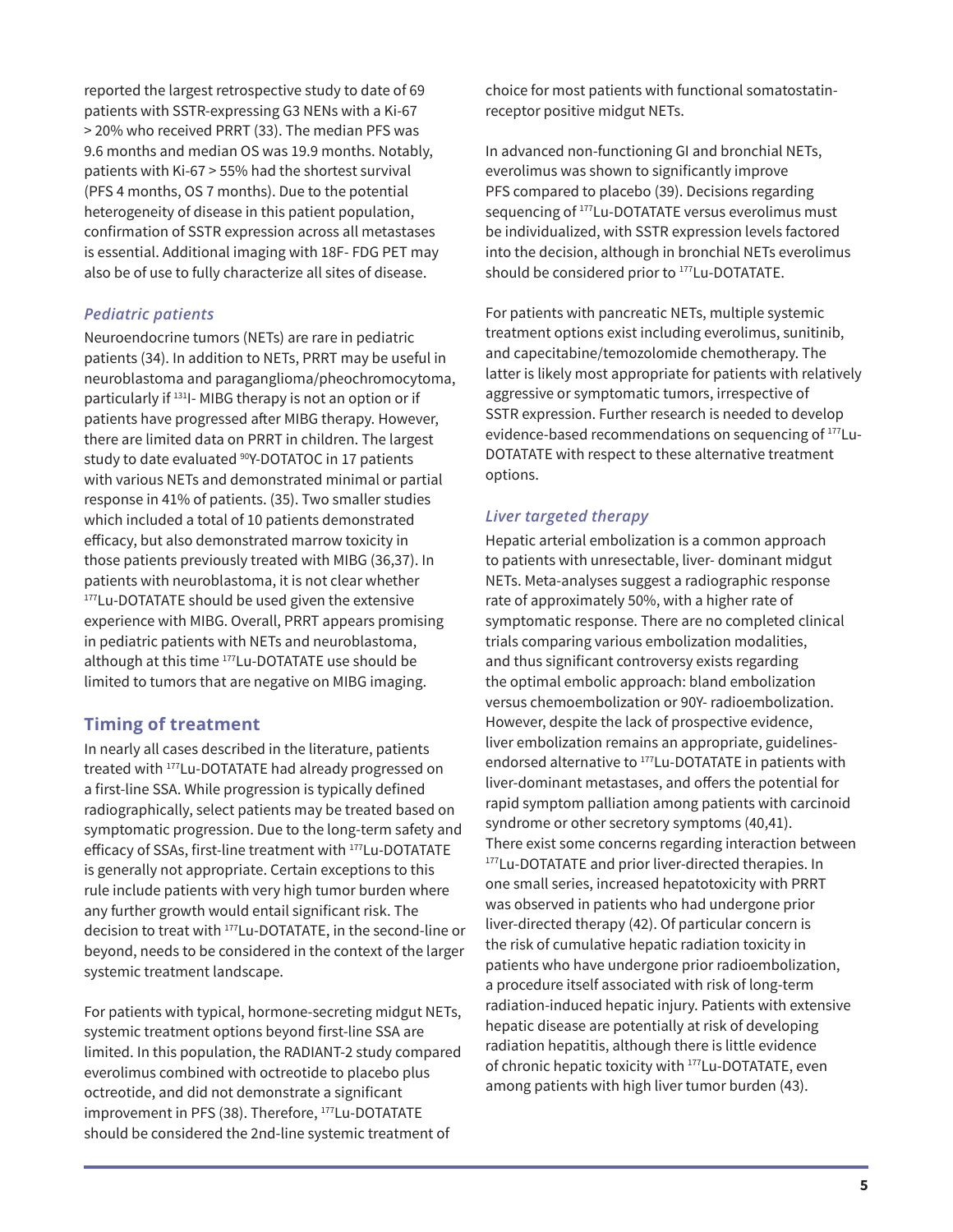### *Surgery*

Surgical resection of the primary tumor and subtotal resection of metastatic disease plays an important role in NET patients. Limited retrospective data suggests that debulking prior to PRRT can result in improved response to PRRT and PFS (44).

#### *Overall considerations*

Due to lack of trials comparing the numerous treatment options, selection and sequencing of treatments are not evidence based, and must be made based on cross-trial comparisons, and assessments of risk versus benefit in individual patients.

## **Future Directions**

With the clinical approval of <sup>177</sup>Lu-DOTATATE, there are many possibilities for future research and optimizing clinical care with PRRT. These include optimizing the number of therapy cycles and administered activity, consideration of repeat therapy, delivering the therapy intra- arterially, the use of different radionuclides, and using novel peptides to bind SSTRs. Although the NETTER-1 trial used four treatments at a fixed activity, optimizing the number of treatments or the administered activity of each administration may allow for decreased toxicity and improved efficacy. By measuring treatment effect during therapy or measuring lesional/organ dose, it may be possible to adjust the treatment schedule to increase efficacy. Currently, it is unclear how and even whether one should use patient specific dosimetry to adjust the administered activity, and many feel that giving a fixed activity works well for the majority of patients. This idea of repeat-PRRT has been evaluated in retrospective studies (45-47). If a patient responds well to one complete course of 177Lu-DOTATATE, then it is reasonable to conclude that they may respond well to another course of <sup>177</sup>Lu-DOTATATE when they subsequently progress. These studies showed that repeat-PRRT is safe and effective, although the PFS is not as long compared to the initial PRRT course. Many patients have liver dominant disease , and in these patients intra-arterial 177Lu-DOTATATE administered via the hepatic artery has been proposed (48,49). In theory, this provides higher delivery to the tumor, while reducing the systemic circulation and associated side effects.

Both <sup>90</sup>Y and <sup>177</sup>Lu have been used for PRRT, and each may provide different benefits given their different physical properties (50). The electron emitted from 90Y has a higher energy and would be beneficial for

bulkier tumors. Conversely, the longer path length of 90Y will also have a greater bystander effect on normal tissues such as the bone marrow and kidneys resulting in higher toxicity. The relative benefits of <sup>90</sup>Y vs 177Lu have not been studied. Similarly, the use of alpha-emitters is another area of active research. DOTATATE is a SSTR analog, which becomes internalized after activating the receptor. SSTR antagonists have been developed that have a higher binding specificity to the SSTR such that even though they do not activate the receptor nor get internalized into the cell, they potentially deliver a high dose of radiation (51,52). famotidine). When increasing the amino acid rate to the target of 320 mL/hour, additional doses of 5-HT3 antagonist may be required with the addition of a D2 receptor antagonist (e.g. prochlorperazine). Benzodiazepines may also be required for anticipatory nausea and vomiting (8). Steroids, such as dexamethasone can also be administered after infusion of <sup>177</sup>Lu-DOTATATE.

Additionally, cooling and pressure aids may also be beneficial to help with the possible side effects of the amino acid solution infusion. Patient education is highly important at the beginning of the procedure to ensure the patient understands the importance of where and how to contain emesis under these circumstances.

## **Conclusion**

The decision to initiate <sup>177</sup>Lu-DOTATATE therapy in a patient with progressive neuroendocrine tumor is complex and should be made within the setting of a multidisciplinary discussion. 177Lu-DOTATATE should be considered when treating GEP-NETs, and tumors of unknown origin, generally after progression on somatostatin analog. In patients with bronchial carcinoids, 177Lu-DOTATATE should be considered after everolimus, and in patients with para/pheo, therapy should be limited primarily to patients with MIBG-negative disease.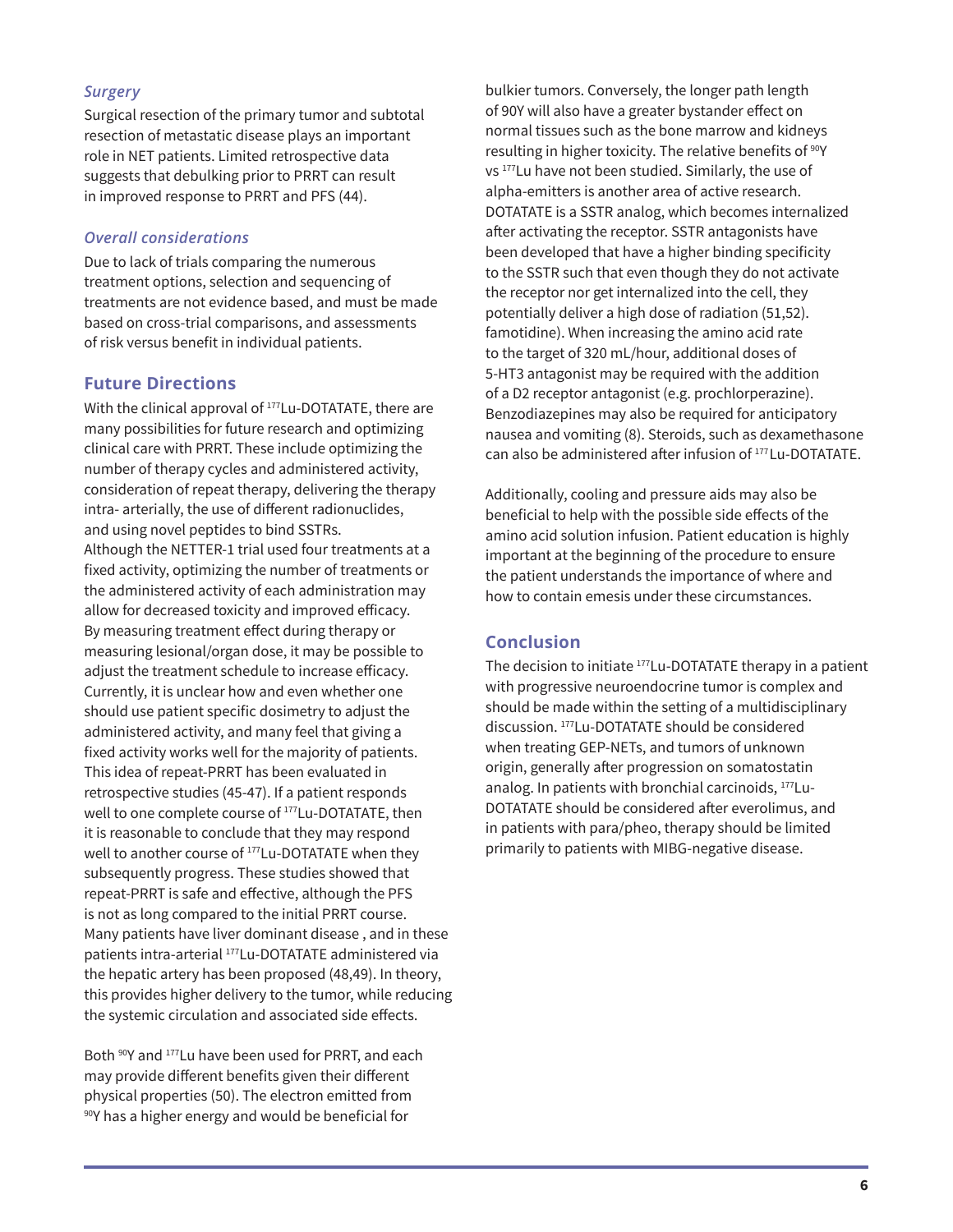## **REFERENCES**

## **References**

- 1. Moher D, Liberati A, Tetzlaff J, Altman DG, PRISMA Group. Preferred reporting items for systematic reviews and meta-analyses: the PRISMA statement. PLoS Med. Public Library of Science. 2009. p. e1000097.
- 2. Hope TA, Calais J, Zhang L, Dieckmann W, Millo C. 111In-pentetreotide scintigraphy vs. 68Ga-DOTATATE PET: Impact on Krenning Scores and Effect of Tumor Burden. J Nucl Med. 2019.
- 3. Sabet A, Dautzenberg K, Haslerud T, et al. Specific efficacy of peptide receptor radionuclide therapy with (177)Lu-octreotate in advanced neuroendocrine tumours of the small intestine. Eur J Nucl Med Mol Imaging. 2015;42:1238–1246.
- 4. Brabander T, van der Zwan WA, Teunissen JJM, et al. Long-Term Efficacy, Survival, and Safety of [(177)Lu-DOTA(0),Tyr(3)]octreotate in Patients with Gastroenteropancreatic and Bronchial Neuroendocrine Tumors. Clin Cancer Res. 2017;23:4617–4624.
- 5. Hörsch D, Ezziddin S, Haug A, et al. Effectiveness and side-effects of peptide receptor radionuclide therapy for neuroendocrine neoplasms in Germany: A multi-institutional registry study with prospective follow-up. Eur J Cancer. 2016;58:41–51.
- 6. Baum RP, Kulkarni HR, Singh A, et al. Results and adverse events of personalized peptide receptor radionuclide therapy with 90Yttrium and 177Lutetium in 1048 patients with neuroendocrine neoplasms. Oncotarget. Impact Journals. 2018;9:16932–16950.
- 7. Strosberg J, El-Haddad G, Wolin E, et al. Phase 3 Trial of 177Lu-Dotatate for Midgut Neuroendocrine Tumors. N Engl J Med. 2017;376:125–135.
- 8. Strosberg J, Wolin E, Chasen B, et al. Health-Related Quality of Life in Patients With Progressive Midgut Neuroendocrine Tumors Treated With 177Lu-Dotatate in the Phase III NETTER-1 Trial. J Clin Oncol. 2018;36:2578–2584.
- 9. Garske-Román U, Sandström M, Fröss Baron K, et al. Prospective observational study of 177Lu-DOTA-octreotate therapy in 200 patients with advanced metastasized neuroendocrine tumours (NETs): feasibility and impact of a dosimetry-guided study protocol on outcome and toxicity. Eur J Nucl Med Mol Imaging. Springer Berlin Heidelberg. 2018;45:970–988.
- 10. Ezziddin S, Khalaf F, Vanezi M, et al. Outcome of peptide receptor radionuclide therapy with 177Lu-octreotate in advanced grade 1/2 pancreatic neuroendocrine tumours. Eur J Nucl Med Mol Imaging. 2014;41:925–933.
- 11. Bodei L, Cremonesi M, Grana CM, et al. Peptide receptor radionuclide therapy with <sup>177</sup>Lu- DOTATATE: the IEO phase I-II study. Eur J Nucl Med Mol Imaging. 2011;38:2125–2135.
- 12. Sansovini M, Severi S, Ambrosetti A, et al. Treatment with the radiolabelled somatostatin analog Lu-DOTATATE for advanced pancreatic neuroendocrine tumors. Neuroendocrinology. 2013;97:347–354.
- 13. Robelin P, Hadoux J, Forestier J, et al. Characterization, Prognosis, and Treatment of Patients With Metastatic Lung Carcinoid Tumors. J Thorac Oncol. 2019.
- 14. Lococo F, Perotti G, Cardillo G, et al. Multicenter comparison of 18F-FDG and 68Ga- DOTA-peptide PET/CT for pulmonary carcinoid. Clin Nucl Med. 2015;40:e183–e189.
- 15. Janssen I, Blanchet EM, Adams K, et al. Superiority of [68Ga]-DOTATATE PET/CT to Other Functional Imaging Modalities in the Localization of SDHB-Associated Metastatic Pheochromocytoma and Paraganglioma. Clin Cancer Res. 2015;21:3888–3895.
- 16. van Essen M, Krenning EP, Kooij PP, et al. Effects of therapy with [177Lu-DOTA0, Tyr3]octreotate in patients with paraganglioma, meningioma, small cell lung carcinoma, and melanoma. Journal of Nuclear Medicine. 2006;47:1599–1606.
- 17. Forrer F, Riedweg I, Maecke HR, Mueller-Brand J. Radiolabeled DOTATOC in patients with advanced paraganglioma and pheochromocytoma. Q J Nucl Med Mol Imaging. 2008;52:334–340.
- 18. Kong G, Grozinsky-Glasberg S, Hofman MS, et al. Efficacy of Peptide Receptor Radionuclide Therapy for Functional Metastatic Paraganglioma and Pheochromocytoma. J Clin Endocrinol Metab. 2017;102:3278–3287.
- 19. Pryma DA, Chin BB, Noto RB, et al. Efficacy and Safety of High-Specific-Activity I-131 MIBG Therapy in Patients with Advanced Pheochromocytoma or Paraganglioma. J Nucl Med. 2018.
- 20. Waldherr C, Pless M, Maecke HR, et al. Tumor response and clinical benefit in neuroendocrine tumors after 7.4 GBq (90) Y-DOTATOC. Journal of Nuclear Medicine. 2002;43:610–616.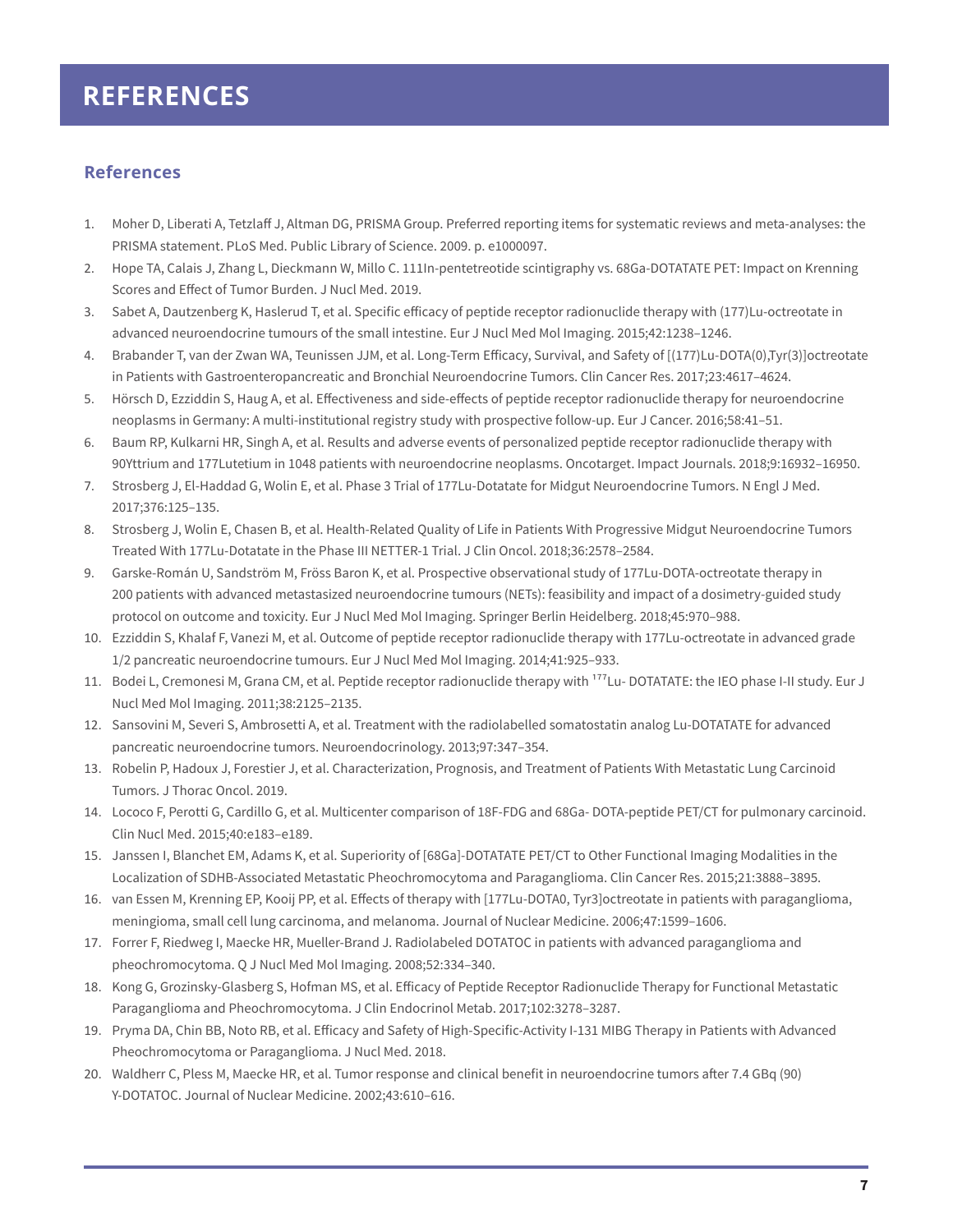- 21. Bodei L, Cremonesi M, Zoboli S, et al. Receptor-mediated radionuclide therapy with 90Y- DOTATOC in association with amino acid infusion: a phase I study. Eur J Nucl Med Mol Imaging. 2003;30:207–216.
- 22. Valkema R, Pauwels S, Kvols LK, et al. Survival and response after peptide receptor radionuclide therapy with [90Y-DOTA0,Tyr3] octreotide in patients with advanced gastroenteropancreatic neuroendocrine tumors. YSNUC. 2006;36:147–156.
- 23. Kwekkeboom DJ, de Herder WW, Kam BL, et al. Treatment with the radiolabeled somatostatin analog [177 Lu-DOTA 0,Tyr3] octreotate: toxicity, efficacy, and survival. J Clin Oncol. 2008;26:2124–2130.
- 24. Sabet A, Ezziddin K, Pape U-F, et al. Accurate assessment of long-term nephrotoxicity after peptide receptor radionuclide therapy with (177)Lu-octreotate. Eur J Nucl Med Mol Imaging. 2014;41:505–510.
- 25. Sabet A, Ezziddin K, Pape U-F, et al. Long-term hematotoxicity after peptide receptor radionuclide therapy with 177Lu-octreotate. J Nucl Med. 2013;54:1857–1861.
- 26. Bodei L, Kidd M, Paganelli G, et al. Long-term tolerability of PRRT in 807 patients with neuroendocrine tumours: the value and limitations of clinical factors. Eur J Nucl Med Mol Imaging. 2015;42:5–19.
- 27. Imhof A, Brunner P, Marincek N, et al. Response, survival, and long-term toxicity after therapy with the radiolabeled somatostatin analogue [90Y-DOTA]-TOC in metastasized neuroendocrine cancers. J Clin Oncol. 2011;29:2416– 2423http://eutils.ncbi.nlm.nih. gov/entrez/eutils/elink.fcgi?dbfrom=pubmed&id=215556 92&retmode=ref&cmd=prlinks.
- 28. Strosberg JR, Wolin EM, Chasen BA, Kulke MH, Bushnell DL, Caplin ME. Clinical outcomes in patients with baseline renal dysfunction in the NETTER-1 study: 177Lu-Dotatate vs. high dose octreotide in progressive midgut neuroendocrine tumors. Journal of Clinical Oncology. 2018;36:–4102.
- 29. Brieau B, Hentic O, Lebtahi R, et al. High risk of myelodysplastic syndrome and acute myeloid leukemia after 177Lu-octreotate PRRT in NET patients heavily pretreated with alkylating chemotherapy. Endocr Relat Cancer. 2016;23:L17–L23.
- 30. Ezziddin S, Opitz M, Attassi M, et al. Impact of the Ki-67 proliferation index on response to peptide receptor radionuclide therapy. Eur J Nucl Med Mol Imaging. 2nd ed. 2011;38:459–466.
- 31. Thang SP, Lung MS, Kong G, et al. Peptide receptor radionuclide therapy (PRRT) in European Neuroendocrine Tumour Society (ENETS) grade 3 (G3) neuroendocrine neoplasia (NEN) - a single-institution retrospective analysis. Eur J Nucl Med Mol Imaging. 2017;23:vii124.
- 32. Nicolini S, Severi S, Ianniello A, et al. Investigation of receptor radionuclide therapy with 177Lu-DOTATATE in patients with GEP-NEN and a high Ki-67 proliferation index. Eur J Nucl Med Mol Imaging. 2018;45:923–930.
- 33. Zhang J, Kulkarni HR, Singh A, Niepsch K, Müller D, Baum RP. Peptide Receptor Radionuclide Therapy in Grade 3 Neuroendocrine Neoplasms: Safety and Survival Analysis in 69 Patients. J Nucl Med. 2018.
- 34. Navalkele P, O'Dorisio MS, O'Dorisio TM, Zamba GKD, Lynch CF. Incidence, survival, and prevalence of neuroendocrine tumors versus neuroblastoma in children and young adults: nine standard SEER registries, 1975-2006. Pediatr Blood Cancer. 2011;56:50
- 35. Menda Y, O'Dorisio MS, Kao S, et al. Phase I trial of 90Y-DOTATOC therapy in children and young adults with refractory solid tumors that express somatostatin receptors. J Nucl Med. 2010;51:1524–1531.
- 36. Gains JE, Bomanji JB, Fersht NL, et al. 177Lu-DOTATATE molecular radiotherapy for childhood neuroblastoma. J Nucl Med. 2011;52:1041–1047.
- 37. Kong G, Hofman MS, Murray WK, et al. Initial Experience With Gallium-68 DOTA- Octreotate PET/CT and Peptide Receptor Radionuclide Therapy for Pediatric Patients With Refractory Metastatic Neuroblastoma. J Pediatr Hematol Oncol. 2016;38:87–96.
- 38. Pavel ME, Baudin E, Öberg KE, et al. Efficacy of everolimus plus octreotide LAR in patients with advanced neuroendocrine tumor and carcinoid syndrome: final overall survival from the randomized, placebo-controlled phase 3 RADIANT-2 study. Annals of Oncology. 2017;28:1569–1575.
- 39. Yao JC, Fazio N, Singh S, et al. Everolimus for the treatment of advanced, non-functional neuroendocrine tumours of the lung or gastrointestinal tract (RADIANT-4): a randomised, placebo-controlled, phase 3 study. Lancet. 2016;387:968–977.
- 40. Neuroendocrine and Adrenal Tumors. National Comprehensive Cancer Network. 2018;:1–133.
- 41. Strosberg JR, Halfdanarson TR, Bellizzi AM, et al. The North American Neuroendocrine Tumor Society Consensus Guidelines for Surveillance and Medical Management of Midgut Neuroendocrine Tumors. 2017. pp. 707– 714http://eutils.ncbi.nlm.nih.gov/ entrez/eutils/elink.fcgi?dbfrom=pubmed&id=2860935 6&retmode=ref&cmd=prlinks.
- 42. Riff BP, Yang Y-X, Soulen MC, et al. Peptide Receptor Radionuclide Therapy-Induced Hepatotoxicity in Patients With Metastatic Neuroendocrine Tumors. Clin Nucl Med. 2015;40:845–850.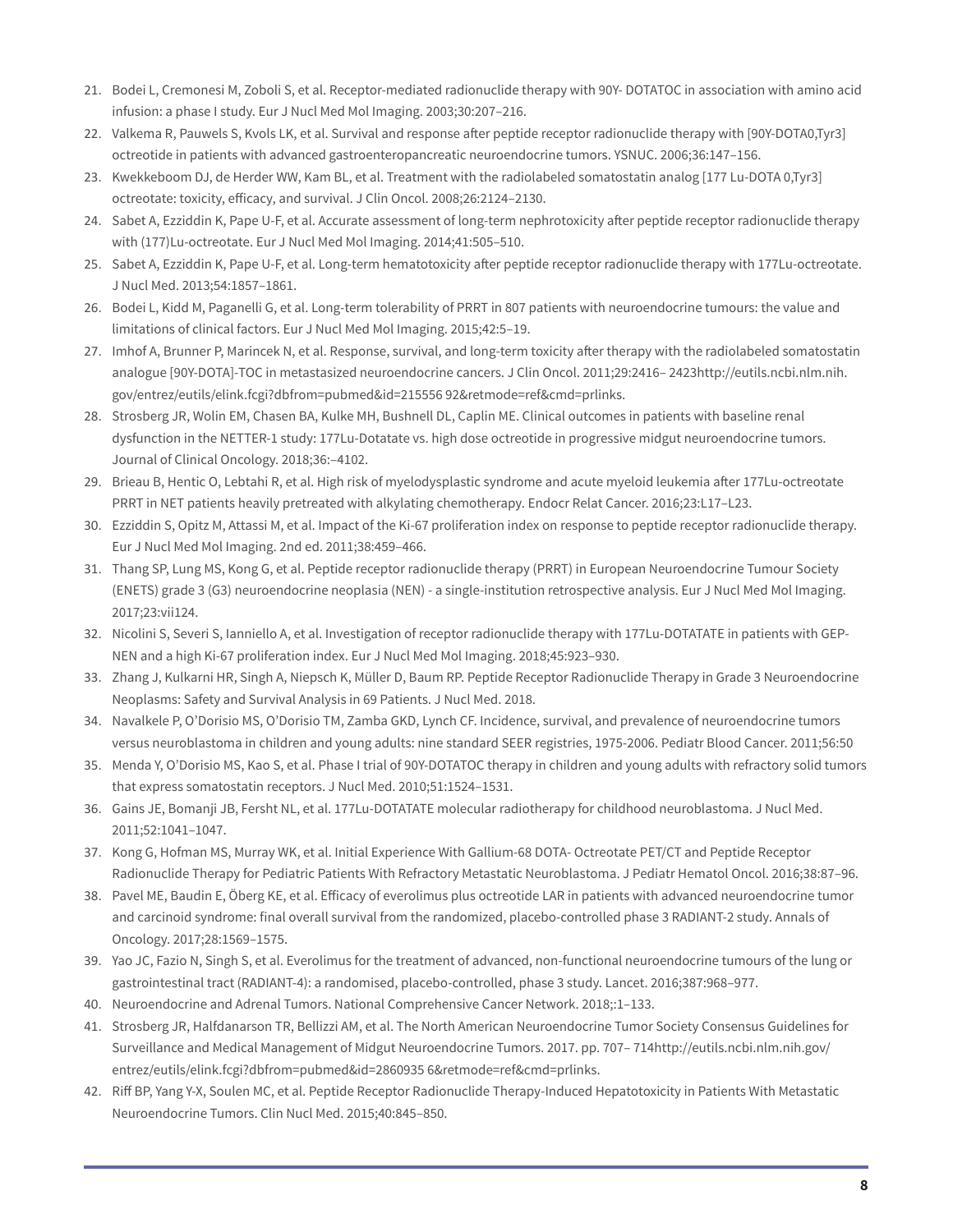- 43. Strosberg J, Wolin E, Yao J, et al. Impact of baseline liver tumor burden on treatment outcomes with 177Lu-Dotatate in the NETTER-1 study. Eur J Nucl Med Mol Imaging. 2018;45:S60–S60.
- 44. Bertani E, Fazio N, Radice D, et al. Resection of the Primary Tumor Followed by Peptide Receptor Radionuclide Therapy as Upfront Strategy for the Treatment of G1-G2 Pancreatic Neuroendocrine Tumors with Unresectable Liver Metastases. Annals of surgical oncology. 1st ed. 2016;23:981–989.
- 45. Sabet A, Haslerud T, Pape U-F, et al. Outcome and toxicity of salvage therapy with 177Lu- octreotate in patients with metastatic gastroenteropancreatic neuroendocrine tumours. Eur J Nucl Med Mol Imaging. Springer Berlin Heidelberg. 2014;41:205–210
- 46. Vaughan E, Machta J, Walker M, Toumpanakis C, Caplin M, Navalkissoor S. Retreatment with peptide receptor radionuclide therapy in patients with progressing neuroendocrine tumours: efficacy and prognostic factors for response. Br J Radiol. 2018;91:20180041.
- 47. van der Zwan WA, Brabander T, Kam BLR, et al. Salvage peptide receptor radionuclide therapy with [177Lu-DOTA,Tyr3]octreotate in patients with bronchial and gastroenteropancreatic neuroendocrine tumours. Eur J Nucl Med Mol Imaging. Springer Berlin Heidelberg. 2019;46:704–717.
- 48. Kratochwil C, Giesel FL, López-Benítez R, et al. Intraindividual comparison of selective arterial versus venous 68Ga-DOTATOC PET/ CT in patients with gastroenteropancreatic neuroendocrine tumors. Clin Cancer Res. 2010;16:2899–2905.
- 49. Kratochwil C, López-Benítez R, Mier W, et al. Hepatic arterial infusion enhances DOTATOC radiopeptide therapy in patients with neuroendocrine liver metastases. Endocr Relat Cancer. BioScientifica. 2011;18:595–602.
- 50. Gabriel M, Andergassen U, Putzer D, et al. Individualized peptide-related-radionuclide- therapy concept using different radiolabelled somatostatin analogs in advanced cancer patients. Q J Nucl Med Mol Imaging. 2010;54:92–99.
- 51. Wild D, Fani M, Fischer R, et al. Comparison of Somatostatin Receptor Agonist and Antagonist for Peptide Receptor Radionuclide Therapy: A Pilot Study. J Nucl Med. 2014.
- 52. Krebs S, Pandit-Taskar N, Reidy D, et al. Biodistribution and radiation dose estimates for 68Ga-DOTA-JR11 in patients with metastatic neuroendocrine tumors. Eur J Nucl Med Mol Imaging. Springer Berlin Heidelberg. 2018;40:1–9.
- 53. Sansovini M, Severi S, Ianniello A, et al. Long-term follow-up and role of FDG PET in advanced pancreatic neuroendocrine patients treated with 177Lu-D OTATATE. Eur J Nucl Med Mol Imaging. Springer Berlin Heidelberg. 2017;44:490–499.
- 54. Mariniello A, Bodei L, Tinelli C, et al. Long-term results of PRRT in advanced bronchopulmonary carcinoid. Eur J Nucl Med Mol Imaging. 2016;43:441–452.
- 55. Ianniello A, Sansovini M, Severi S, et al. Peptide receptor radionuclide therapy with (177)Lu-DOTATATE in advanced bronchial carcinoids: prognostic role of thyroid transcription factor 1 and (18)F-FDG PET. Eur J Nucl Med Mol Imaging. 2016;43:1040– 1046.
- 56. Parghane RV, Talole S, Prabhash K, Basu S. Clinical Response Profile of Metastatic/Advanced Pulmonary Neuroendocrine Tumors to Peptide Receptor Radionuclide Therapy with 177Lu-DOTATATE. Clin Nucl Med. 2017;42:428–435.
- 57. Sabet A, Haug AR, Eiden C, et al. Efficacy of peptide receptor radionuclide therapy with 177Lu-octreotate in metastatic pulmonary neuroendocrine tumors: a dual-centre analysis. Am J Nucl Med Mol Imaging. 2017;7:74–83.
- 58. Delpassand ES, Samarghandi A, Zamanian S, et al. Peptide receptor radionuclide therapy with 177Lu-DOTATATE for patients with somatostatin receptor-expressing neuroendocrine tumors: the first US phase 2 experience. Pancreas. 2014;43:518–525.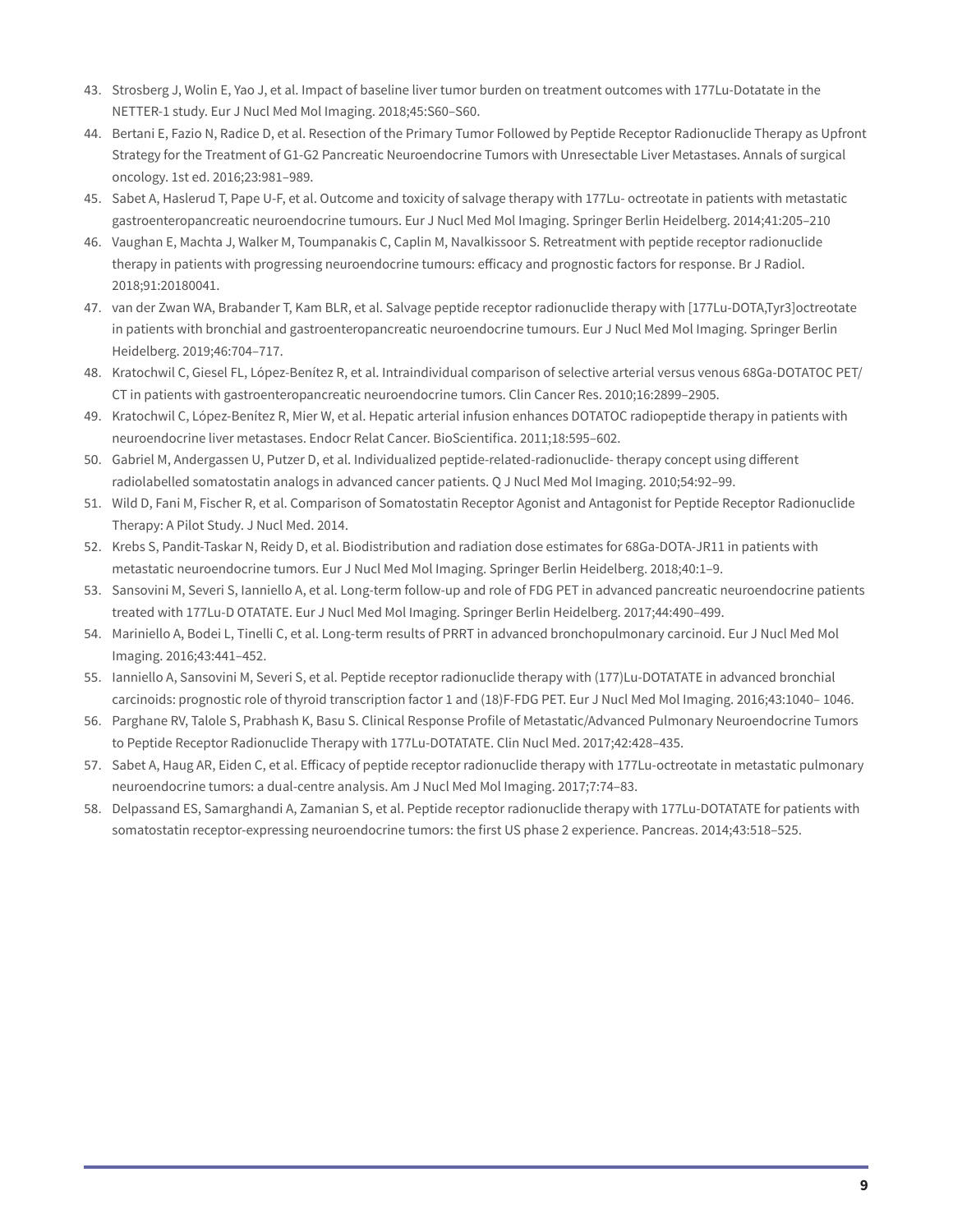**Table 1**: Experience with PRRT by site of primary tumor.

| Author                                                                    | Year | Patients* | Treatment                      | ORR           | <b>PFS</b> | <b>OS</b>  |  |  |  |  |
|---------------------------------------------------------------------------|------|-----------|--------------------------------|---------------|------------|------------|--|--|--|--|
| Midgut Neuroendocrine Tumors (Grade 9)                                    |      |           |                                |               |            |            |  |  |  |  |
| Strosberg (7)                                                             | 2017 | 116       | 177Lu-DOTATATE                 | 18%<br>18/101 | ${\sf NR}$ | ${\sf NR}$ |  |  |  |  |
| Sabet (3)                                                                 | 2015 | 61        | 177Lu-DOTATATE                 | 13%<br>8/61   | 33         | 61         |  |  |  |  |
| Horsch (5)                                                                | 2016 | 138       | 177Lu-DOTATATE<br>90Y-DOTATOC  | <b>NR</b>     | 51         | ${\sf NR}$ |  |  |  |  |
| Brabander (4)                                                             | 2017 | 181       | 177Lu-DOTATATE                 | 31%<br>57/181 | 30         | 60         |  |  |  |  |
| Baum (6)                                                                  | 2018 | 315       | 177 Lu-DOTATATE                | <b>NR</b>     | 22         | 69         |  |  |  |  |
| Pancreatic Neuroendocrine Tumors (Grade 8)                                |      |           |                                |               |            |            |  |  |  |  |
| Baum (6)                                                                  | 2018 | 315       | 177 Lu-DOTATATE<br>90Y-DOTATOC | NR            | 20         | 44         |  |  |  |  |
| Horsch (5)                                                                | 2016 | 172       | 177Lu-DOTATATE<br>90Y-DOTATOC  | <b>NR</b>     | 39         | 53         |  |  |  |  |
| Brabander (4)                                                             | 2017 | 133       | 177Lu-DOTATATE<br>72/133       | 55%           | 30         | 71         |  |  |  |  |
| Ezziddin (10)                                                             | 2014 | 68        | 177Lu-DOTATATE<br>41/68        | 60%           | 34         | 53         |  |  |  |  |
| Sansovini (53)                                                            | 2017 | 60        | 177Lu-DOTATATE<br>18/60        | 30%           | 29         | <b>NR</b>  |  |  |  |  |
| Garske-Román (9)                                                          | 2018 | 48        | 177Lu-DOTATATE<br>22/49        | 45%           | NR         | ${\sf NR}$ |  |  |  |  |
| Bronchial Carcinoid (before everolimus Grade 6; after everolimus Grade 7) |      |           |                                |               |            |            |  |  |  |  |
| Mariniello (54)                                                           | 2016 | 114       | 177Lu-DOTATATE<br>90Y-DOTATOC  | 13%<br>15/114 | 28         | 59         |  |  |  |  |
| Baum (6)                                                                  | 2018 | 75        | 177Lu-DOTATATE<br>90Y-DOTATOC  | <b>NR</b>     | 11         | 40         |  |  |  |  |
| Ianniello (55)                                                            | 2017 | 34        | 177Lu-DOTATATE                 | 15%<br>4/32   | 19         | 49         |  |  |  |  |
| Brabander (4)                                                             | 2017 | 23        | 177Lu-DOTATATE                 | 30%<br>7/23   | 20         | 52         |  |  |  |  |
| Parghane (56)                                                             | 2017 | 22        | 177Lu-DOTATATE                 | 11%<br>2/19   | ${\sf NR}$ | 40         |  |  |  |  |
| Sabet (57)                                                                | 2017 | 22        | 177Lu-DOTATATE                 | 27%<br>6/22   | 27         | 42         |  |  |  |  |